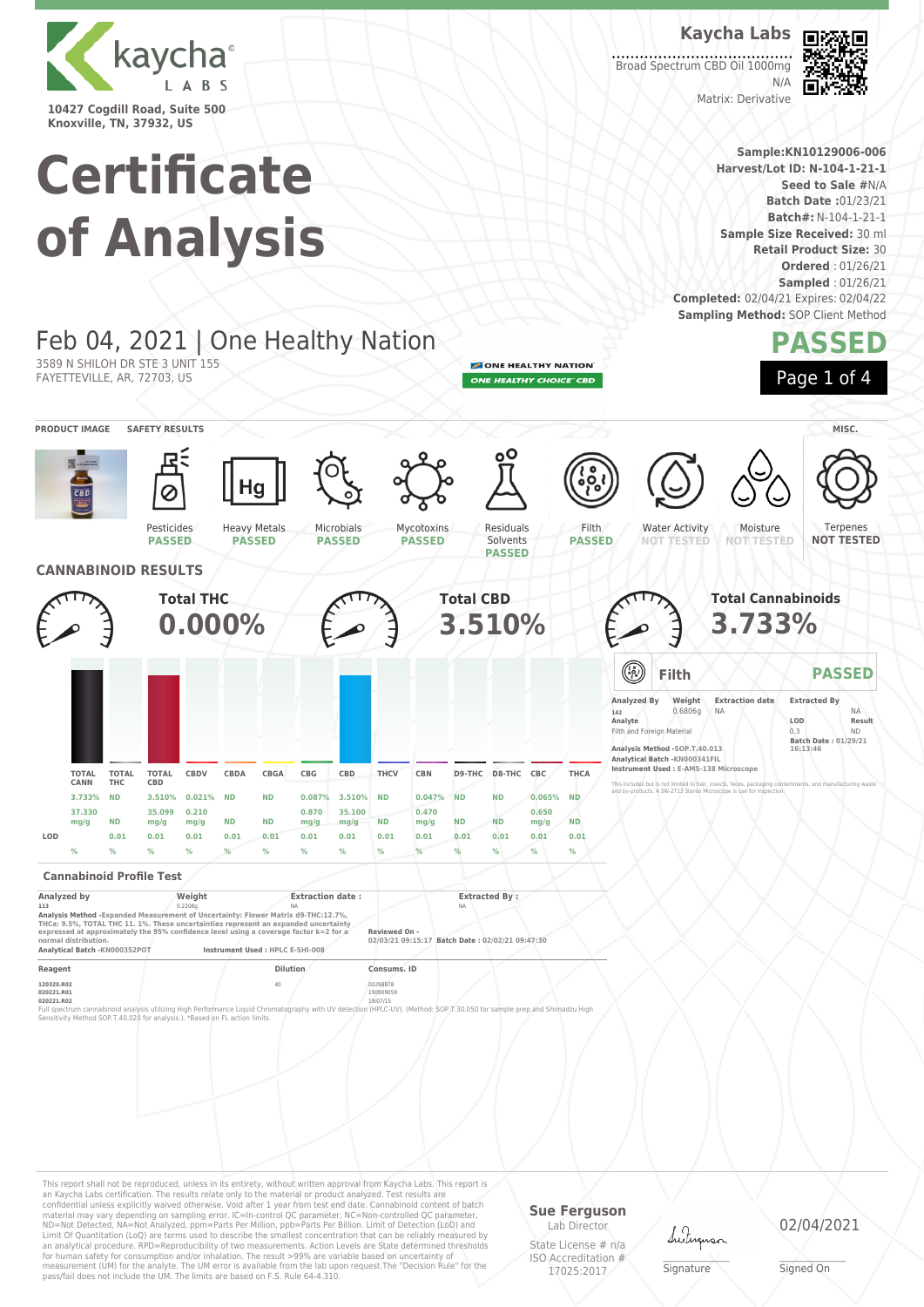

**10427 Cogdill Road, Suite 500 Knoxville, TN, 37932, US**

**Kaycha Labs**

Broad Spectrum CBD Oil 1000mg N/A Matrix : Derivative



# **Certificate of Analysis MANAWAPASSED**

### **One Healthy Nation**

3589 N SHILOH DR STE 3 UNIT 155 FAYETTEVILLE, AR, 72703, US **Telephone:**(888) 401-2205 **Email:** help@onehealthynation.com **Sample :KN10129006-006 Harvest/LOT ID:N-104-1-21-1**

**Batch# :**N-104-1-21-1 **Sampled :** 01/26/21 **Ordered :** 01/26/21

**Sample Size Received :** 30 ml **Completed :** 02/04/21**Expires:** 02/04/22 **Sample Method : SOP Client Method** 



Page 2 of 4

### 조  $\circ$

## **Pesticides PASSED**

| <b>Pesticides</b>           | LOD  | Units      | <b>Action Level</b> | <b>Result</b> |
|-----------------------------|------|------------|---------------------|---------------|
| <b>ABAMECTIN B1A</b>        | 0.05 | ppm        | 0.1                 | ND.           |
| <b>ACEPHATE</b>             | 0.05 | ppm        | 0.1                 | <b>ND</b>     |
| ACEQUINOCYL                 | 0.05 | ppm        | 0.1                 | <b>ND</b>     |
| <b>ACETAMIPRID</b>          | 0.05 | ppm        | 0.1                 | <b>ND</b>     |
| <b>ALDICARB</b>             | 0.05 | ppm        | 0.1                 | <b>ND</b>     |
| <b>AZOXYSTROBIN</b>         | 0.05 | ppm        | 0.1                 | <b>ND</b>     |
| <b>BIFENAZATE</b>           | 0.05 | ppm        | 0.1                 | <b>ND</b>     |
| <b>BIFENTHRIN</b>           | 0.05 | ppm        | 0.1                 | <b>ND</b>     |
| <b>BOSCALID</b>             | 0.05 | ppm        | 0.1                 | <b>ND</b>     |
| CARBARYL                    | 0.05 | ppm        | 0.5                 | <b>ND</b>     |
| CARBOFURAN                  | 0.05 | ppm        | 0.1                 | <b>ND</b>     |
| CHLORANTRANILIPROLE         | 0.05 | ppm        | 1                   | <b>ND</b>     |
| <b>CHLORMEQUAT CHLORIDE</b> | 0.05 | ppm        | 1                   | <b>ND</b>     |
| <b>CHLORPYRIFOS</b>         | 0.05 | ppm        | 0.1                 | <b>ND</b>     |
| <b>CLOFENTEZINE</b>         | 0.10 | ppm        | 0.1                 | <b>ND</b>     |
| COUMAPHOS                   | 0.05 | ppm        | 0.1                 | <b>ND</b>     |
| CYPERMETHRIN                | 0.05 | ppm        | 0.5                 | <b>ND</b>     |
| <b>DAMINOZIDE</b>           | 0.05 | ppm        | 0.1                 | <b>ND</b>     |
| <b>DIAZANON</b>             | 0.05 | ppm        | 0.1                 | <b>ND</b>     |
| <b>DICHLORVOS</b>           | 0.05 | ppm        | 0.1                 | <b>ND</b>     |
| <b>DIMETHOATE</b>           | 0.05 | ppm        | 0.1                 | <b>ND</b>     |
| <b>DIMETHOMORPH</b>         | 0.10 | ppm        | 0.2                 | <b>ND</b>     |
| <b>ETHOPROPHOS</b>          | 0.05 | ppm        | 0.1                 | <b>ND</b>     |
| <b>ETOFENPROX</b>           | 0.05 | ppm        | 0.1                 | <b>ND</b>     |
| <b>ETOXAZOLE</b>            | 0.05 | ppm        | 0.1                 | <b>ND</b>     |
| FENHEXAMID                  | 0.05 | ppm        | 0.1                 | <b>ND</b>     |
| <b>FENOXYCARB</b>           | 0.05 | ppm        | 0.1                 | <b>ND</b>     |
| <b>FENPYROXIMATE</b>        | 0.05 | ppm        | 0.1                 | <b>ND</b>     |
| <b>FIPRONIL</b>             | 0.05 |            | 0.1                 | <b>ND</b>     |
| <b>FLONICAMID</b>           | 0.05 | ppm<br>ppm | 0.1                 | <b>ND</b>     |
| <b>FLUDIOXONIL</b>          | 0.05 | ppm        | 0.1                 | <b>ND</b>     |
| <b>HEXYTHIAZOX</b>          | 0.05 | ppm        | 0.1                 | <b>ND</b>     |
| <b>IMAZALIL</b>             | 0.05 | ppm        | 0.1                 | <b>ND</b>     |
| <b>IMIDACLOPRID</b>         | 0.05 | ppm        | 0.4                 | <b>ND</b>     |
| KRESOXIM-METHYL             | 0.05 | ppm        | 0.1                 | <b>ND</b>     |
| <b>MALATHION</b>            | 0.05 | ppm        | 0.2                 | <b>ND</b>     |
| METALAXYL                   | 0.05 |            | 0.1                 | <b>ND</b>     |
| <b>METHIOCARB</b>           | 0.05 | ppm<br>ppm | 0.1                 | <b>ND</b>     |
| <b>METHOMYL</b>             | 0.05 | ppm        | 0.1                 | <b>ND</b>     |
| <b>MEVINPHOS</b>            | 0.05 |            | 0.1                 | <b>ND</b>     |
| MYCLOBUTANIL                | 0.05 | ppm        | 0.1                 | <b>ND</b>     |
| NALED                       |      | ppm        | 0.25                | <b>ND</b>     |
| OXAMYL                      | 0.05 | ppm        |                     |               |
| PACLOBUTRAZOL               | 0.05 | ppm        | 0.5                 | <b>ND</b>     |
| <b>PERMETHRINS</b>          | 0.05 | ppm        | 0.1                 | <b>ND</b>     |
|                             | 0.05 | ppm        | 0.1                 | <b>ND</b>     |
| PHOSMET                     | 0.05 | ppm        | 0.1                 | <b>ND</b>     |

| <b>Pesticides</b>                                                                                   | <b>LOD</b>        | <b>Units</b>                                | <b>Action Level</b> | Result              |
|-----------------------------------------------------------------------------------------------------|-------------------|---------------------------------------------|---------------------|---------------------|
| PIPERONYL BUTOXIDE                                                                                  | 0.05              | ppm                                         | 3                   | <b>ND</b>           |
| <b>PRALLETHRIN</b>                                                                                  | 0.05              | ppm                                         | 0.1                 | <b>ND</b>           |
| PROPICONAZOLE                                                                                       | 0.05              | ppm                                         | 0.1                 | <b>ND</b>           |
| <b>PROPOXUR</b>                                                                                     | 0.05              | ppm                                         | 0.1                 | <b>ND</b>           |
| <b>PYRETHRINS</b>                                                                                   | 0.05              | ppm                                         | 0.5                 | <b>ND</b>           |
| <b>PYRIDABEN</b>                                                                                    | 0.10              | ppm                                         | 0.2                 | <b>ND</b>           |
| SPINETORAM                                                                                          | 0.05              | ppm                                         | 0.2                 | <b>ND</b>           |
| SPINOSAD (SPINOSYN A)                                                                               | 0.02              | ppm                                         | 0.1                 | <b>ND</b>           |
| SPINOSAD (SPINOSYN D)                                                                               | 0.02              | ppm                                         | 0.1                 | <b>ND</b>           |
| <b>SPIROMESIFEN</b>                                                                                 | 0.05              | ppm                                         | 0.1                 | <b>ND</b>           |
| SPIROTETRAMAT                                                                                       | 0.05              | ppm                                         | 0.1                 | <b>ND</b>           |
| SPIROXAMINE                                                                                         | 0.05              | ppm                                         | 0.1                 | <b>ND</b>           |
| <b>TEBUCONAZOLE</b>                                                                                 | 0.05              | ppm                                         | 0.1                 | <b>ND</b>           |
| <b>THIACLOPRID</b>                                                                                  | 0.05              | ppm                                         | 0.1                 | <b>ND</b>           |
| ΤΗΙΑΜΕΤΗΟΧΑΜ                                                                                        | 0.05              | ppm                                         | 0.5                 | <b>ND</b>           |
| <b>TRIFLOXYSTROBIN</b>                                                                              | 0.05              | ppm                                         | 0.1                 | <b>ND</b>           |
| 븮<br><b>Pesticides</b>                                                                              |                   |                                             |                     | <b>PASSED</b>       |
| Analyzed by<br>143<br>Analysis Method - SOP.T.30.060, SOP.T.40.060,<br>Analytical Patch VN00024EDEC | Weight<br>1.0283q | <b>Extraction date</b><br>02/01/21 10:02:12 | 143                 | <b>Extracted By</b> |

**Analytical Batch - KN000345PES Instrument Used : E-SHI-125 Pesticides Running On : 02/01/21 17:35:20 Batch Date : 02/01/21 10:27:03**

**Reagent Dilution Dilution Consums. ID** 

20<br>Pesticide screen is performed using LC-MS which can screen down to below single digit ppb concentrations<br>for regulated Pesticides. Currently we analyze for 57 Pesticides. (Method: SOP.T.30.060 Sample Preparation<br>for Pes

This report shall not be reproduced, unless in its entirety, without written approval from Kaycha Labs. This report is an Kaycha Labs certification. The results relate only to the material or product analyzed. Test results are<br>confidential unless explicitly waived otherwise. Void after 1 year from test end date. Cannabinoid content of batc

### **Sue Ferguson**

Lab Director State License # n/a ISO Accreditation # 17025:2017

Lutun

\_\_\_\_\_\_\_\_\_\_\_\_\_\_\_\_\_\_\_ Signature

02/04/2021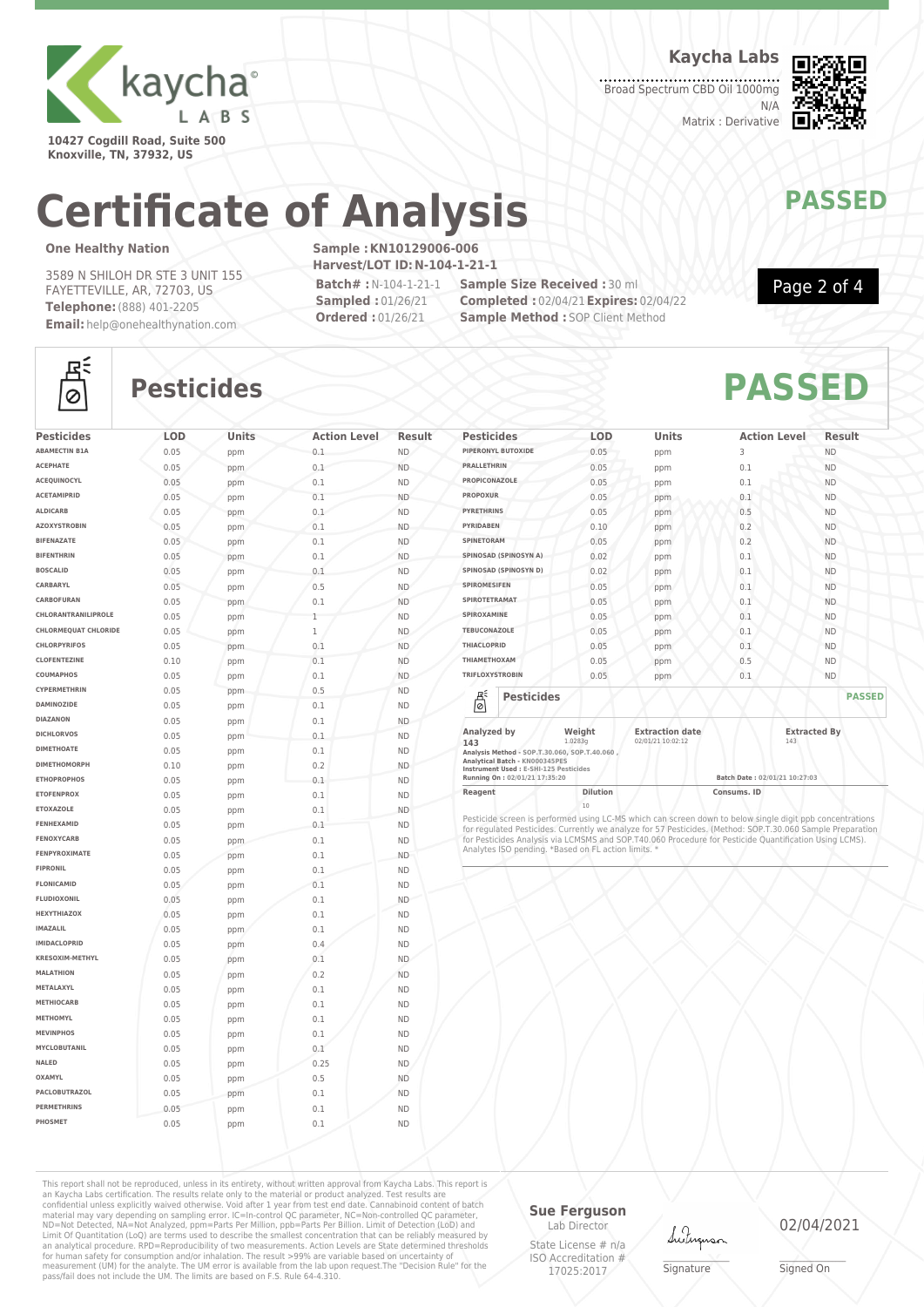

**10427 Cogdill Road, Suite 500 Knoxville, TN, 37932, US**

**Kaycha Labs**

Broad Spectrum CBD Oil 1000mg N/A Matrix : Derivative



Page 3 of 4

# **Certificate of Analysis MANAWAPASSED**

### **One Healthy Nation**

3589 N SHILOH DR STE 3 UNIT 155 FAYETTEVILLE, AR, 72703, US **Telephone:**(888) 401-2205 **Email:** help@onehealthynation.com **Sample :KN10129006-006 Harvest/LOT ID:N-104-1-21-1 Batch# :**N-104-1-21-1

**Sampled :** 01/26/21 **Ordered :** 01/26/21

**Sample Size Received :** 30 ml **Completed :** 02/04/21**Expires:** 02/04/22 **Sample Method : SOP Client Method** 



### **Residual Solvents PASSED**

| Solvent                                    | <b>LOD</b> | <b>Units</b> | <b>Action</b><br>Level<br>(PPM) | Pass/Fail   | <b>Result</b> |
|--------------------------------------------|------------|--------------|---------------------------------|-------------|---------------|
| <b>PROPANE</b>                             | 500        | ppm          | 5000                            | <b>PASS</b> | <b>ND</b>     |
| <b>BUTANES (N-BUTANE)</b>                  | 500        | ppm          | 5000                            | <b>PASS</b> | <b>ND</b>     |
| <b>METHANOL</b>                            | 25         | ppm          | 250                             | <b>PASS</b> | <b>ND</b>     |
| <b>ETHYLENE OXIDE</b>                      | 0.5        | ppm          | 5                               | <b>PASS</b> | <b>ND</b>     |
| <b>PENTANES (N-PENTANE)</b>                | 75         | ppm          | 750                             | <b>PASS</b> | <b>ND</b>     |
| <b>ETHANOL</b>                             | 500        | ppm          | 5000                            | <b>PASS</b> | <b>ND</b>     |
| <b>ETHYL ETHER</b>                         | 50         | ppm          | 500                             | <b>PASS</b> | <b>ND</b>     |
| 1.1-DICHLOROETHENE                         | 0.8        | ppm          | 8                               | <b>PASS</b> | <b>ND</b>     |
| <b>ACETONE</b>                             | 75         | ppm          | 750                             | <b>PASS</b> | <b>ND</b>     |
| 2-PROPANOL                                 | 50         | ppm          | 500                             | <b>PASS</b> | <b>ND</b>     |
| <b>ACETONITRILE</b>                        | 6          | ppm          | 60                              | <b>PASS</b> | <b>ND</b>     |
| <b>DICHLOROMETHANE</b>                     | 12.5       | ppm          | 125                             | <b>PASS</b> | <b>ND</b>     |
| <b>N-HEXANE</b>                            | 25         | ppm          | 250                             | <b>PASS</b> | <b>ND</b>     |
| <b>ETHYL ACETATE</b>                       | 40         | ppm          | 400                             | <b>PASS</b> | <b>ND</b>     |
| <b>CHLOROFORM</b>                          | 0.2        | ppm          | $\overline{2}$                  | <b>PASS</b> | <b>ND</b>     |
| <b>BENZENE</b>                             | 0.1        | ppm          | $\mathbf{1}$                    | <b>PASS</b> | <b>ND</b>     |
| 1.2-DICHLOROETHANE                         | 0.2        | ppm          | $\overline{2}$                  | <b>PASS</b> | <b>ND</b>     |
| <b>HEPTANE</b>                             | 500        | ppm          | 5000                            | <b>PASS</b> | <b>ND</b>     |
| <b>TRICHLOROETHYLENE</b>                   | 2.5        | ppm          | 25                              | <b>PASS</b> | <b>ND</b>     |
| <b>TOLUENE</b>                             | 15         | ppm          | 150                             | <b>PASS</b> | <b>ND</b>     |
| XYLENES-M&P (1,3&1,4-<br>DIMETHYLBENZENE)  | 10         | ppm          | 150                             | <b>PASS</b> | <b>ND</b>     |
| <b>XYLENES-O (1,2-</b><br>DIMETHYLBENZENE) | 5          | ppm          | 150                             | <b>PASS</b> | <b>ND</b>     |

| ٥O                        |                                                                                                                                   | <b>Residual Solvents</b>                            | <b>PASSED</b>              |
|---------------------------|-----------------------------------------------------------------------------------------------------------------------------------|-----------------------------------------------------|----------------------------|
| <b>Analyzed by</b><br>138 | Weight<br>0.02631q                                                                                                                | <b>Extraction date</b><br>02/01/21 02:02:46         | <b>Extracted By</b><br>138 |
|                           | Analysis Method -SOP.T.40.032<br>Analytical Batch - KN000348SOL<br>Running On: 02/01/21 16:44:17<br>Batch Date: 02/01/21 11:39:36 | <b>Instrument Used: E-SHI-106 Residual Solvents</b> |                            |
| <b>Reagent</b>            | <b>Dilution</b>                                                                                                                   | <b>Consums. ID</b>                                  |                            |

Residual solvents screening is performed using GC-MS which can detect below single digit ppm concentrations. Currently we analyze for 22 residual solvents. (Method: SOP.T.40.032 Residual Solvents Analysis via GC-MS). Analytes ISO pending. \*Based on FL action limits.

This report shall not be reproduced, unless in its entirety, without written approval from Kaycha Labs. This report is<br>an Kaycha Labs certification. The results relate only to the materal or product analyzed. Test results

### **Sue Ferguson**

Lab Director State License # n/a ISO Accreditation # 17025:2017



\_\_\_\_\_\_\_\_\_\_\_\_\_\_\_\_\_\_\_ Signature

02/04/2021